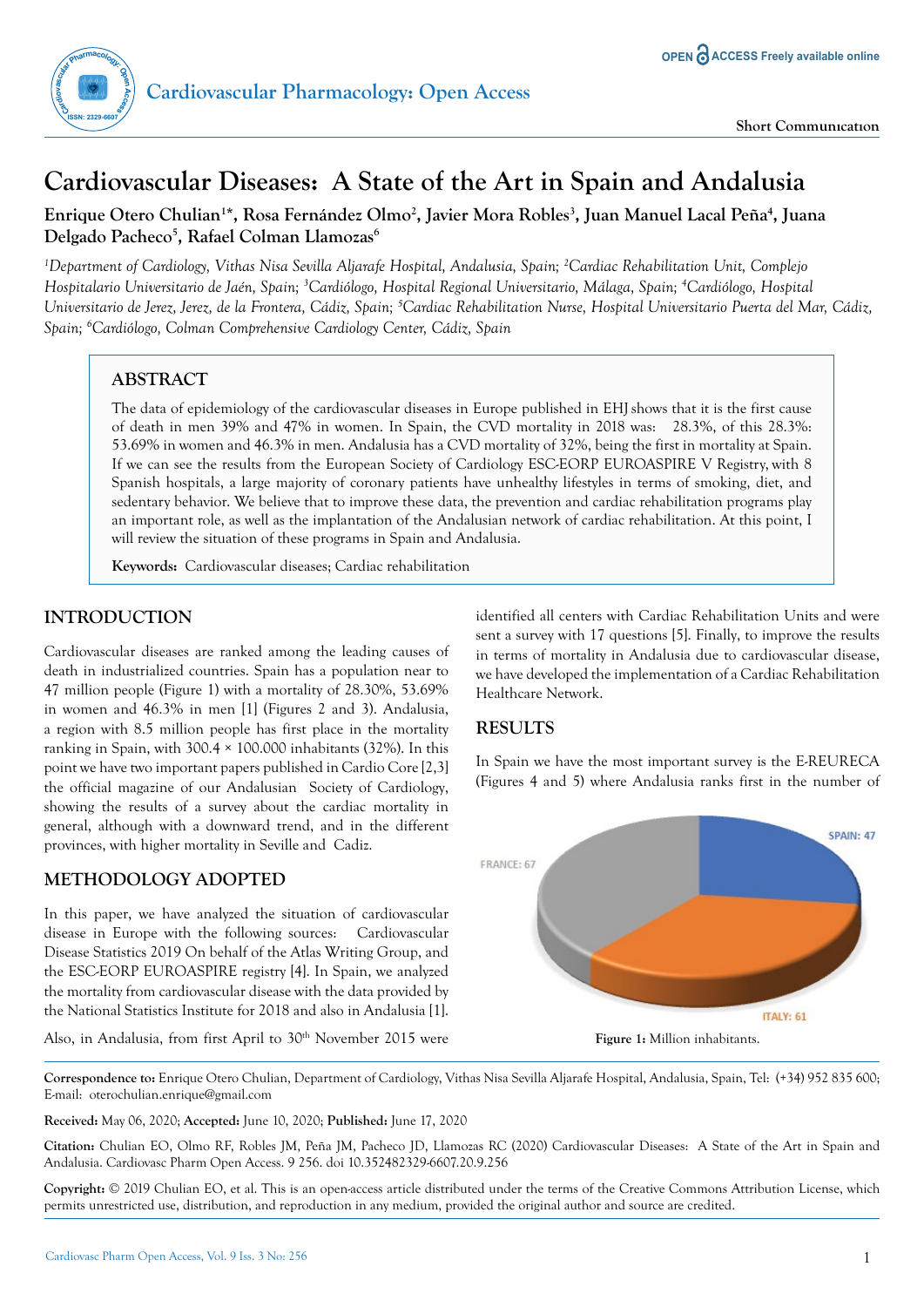**Chulian EO, et al. OPEN**  $\bigcap_{n=1}^{\infty} A C C E S S$  Freely available online



**Figure 2:** Cardiovascular mortality in Spain 2018.

# **MORTALITY BY GENDER**



**Figure 3:** Mortality by gender.





**Figure 4:** Gross Domestic Product (GDP).

units in Spain. This study was made for the Section of Prevention and Cardiac Rehabilitation of the Spanish Society of Cardiology and these were the data:



**Figure 5:** Spanish Registry of Cardiac Rehabilitation Units. R-EUReca.

#### **The Cardiac Rehabilitation in Andalusia**

In Andalusía we have 23 centers, 17 in the hospitals and 6 treat patients on an outpatient basis [5].

The Cardiac Prevention and Cardiac Rehabilitation Section of the Andalusian Society of Cardiology carried out the following survey to find out the state of the units, and these are the results:

23 Cardiac Rehabilitation Units in Andalusia:

- 54.5% (13) Third level hospitals
- 31.8% (7) First level hospitals
- 13.6% (3) Private centers

58.2% Coordination with primary assistance:

- 57.1% Phase II
- 42.9% Phase III

In the year 2018 we attended to 2468 patients with these pathologies:

- 88% IHD
- 86% ACS
- 9% Stable
- 5% with by-pass
- 6% with heart failure
- 4% with valvular surgery
- 2% Other pathologies

The low number of patients treated with heart failure is striking.

We think that a way to improve this data can be achieved with the implementation of a network.

#### **DISCUSSION**

Andalusia has higher mortality due to cardiovascular diseases, ischaemic heart diseases and cerebrovascular diseases than Spain, and the differences have increased in the years studied. The trend is decreasing for the three causes of death in Andalusia and Spain, with different rates of decreases depending on the cause, sex and residence in Andalusia and Spain [6]. There well-defined and relatively stable patterns in Andalusia, with higher mortality in the western provinces than in the East, with a general trend death due to IHD declining [3].

#### 2